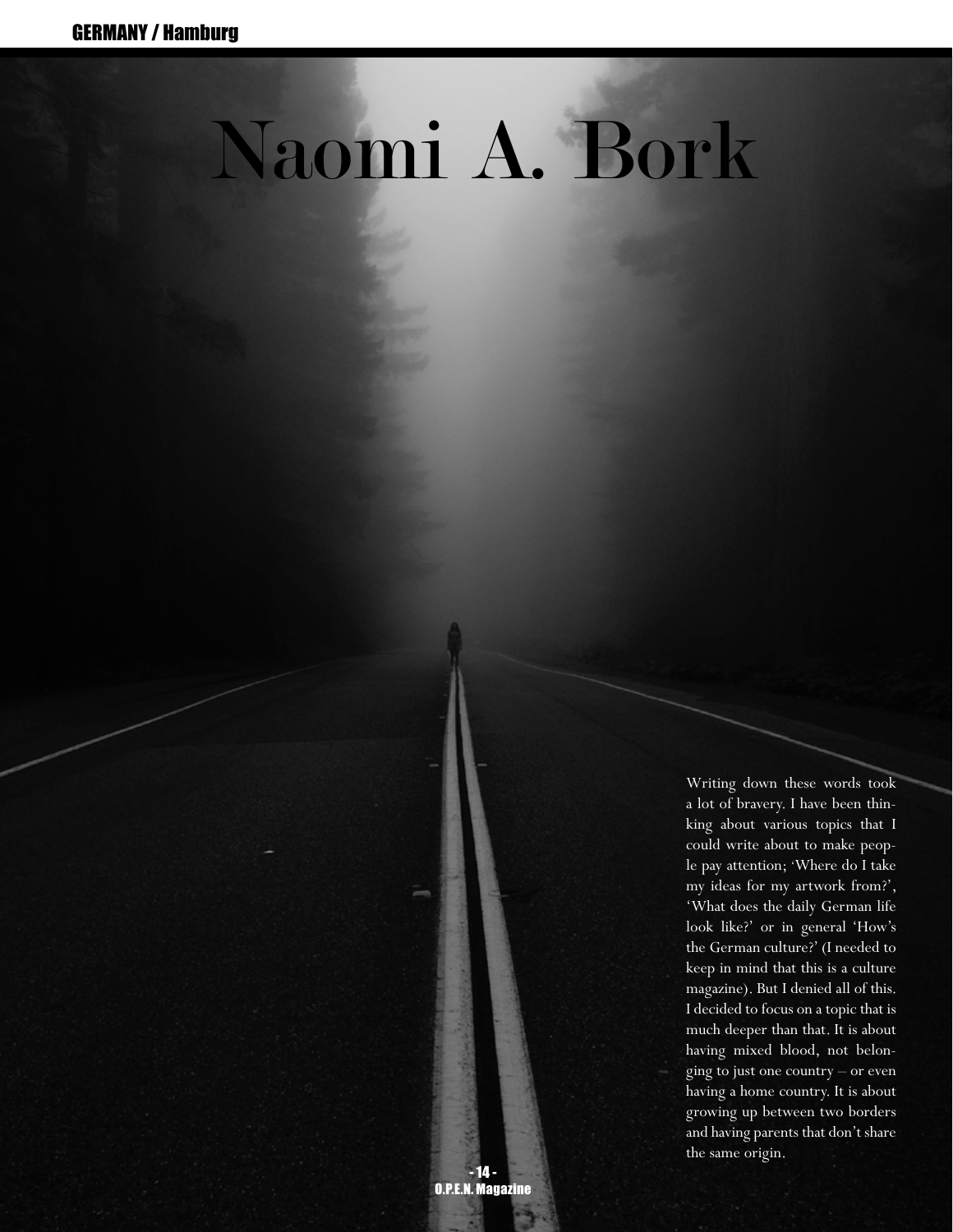## GERMANY / Hamburg

*You probably think now* '*God, please, notanother article about hispanics that feel discriminated.*' *If you do, you are wrong.*

*But let me start from the beginning:*

I was born in Guadalajara, Mexico. My Dad is Mexican, my Mom is German. I grew up in the Mexican culture until my Mom and I left Mexico and went to Germany. This is the point when your prejudice against this story starts failing cause this is not another 'Chicano Story'.

I forgot Spanish. I grew up like every other German kid. When people heard that I am from Mexico, they were thrilled cause in that town Latinos were rare. I didn't share this feeling, I didn't even understand it. In my eyes I was German, no big deal.

Things started changing in the age of around 14 when I started roaming around in the internet. It's the typical age when teenager start asking about their roots. I got to know other Latinos and experienced their lifestyle and way of thinking, which (I hate myself for writing that, but I want to be honest) included attitudes like 'The Mexican culture is the best, all other ethnies are less worth' and bullshit like that. I was deeply impressed, I felt as if I found a community that I belonged to. But there was one huge problem: My missing Spanish. I could speak it, but not fluently.



'**Last Dedication**'**, oil 16.3x19.8"**

My head got so brainwashed that there were even days that I felt hatred towards my Mom because she stopped speaking Spanish with me when we moved. I couldn't see that we left Mexico for a better life. To me we had left the only country that I really belonged to.

I was all up in this Mexican or Chicano stuff. You can absolutely say that my opinion became kind of derogative about Germans. Or about

any other culture in general that is not Latin. I buried myself in the imagination of a perfect world going on in America. There was even a time that I seriously considered to go back to Mexico because I couldn't stand it anymore.

Until now it sounds like the story of a Mexican that recovers her culture. But as I already mentioned, I am not a full Mexican. And Mexicans made me feel it several times more. You have no idea how often I got to hear that I am not Mexican because I don't speak Spanish fluently nor even have an accent. It felt like hell. I was torn between two cultures that both didn't seem to be a shelter for me. Making this experience especially in a time when teenagers needs to know where he/she belonged can be the worst feeling.

I can't remember when I got rid of that craving for a decision between those two cultures. It might have been the fact that I broke the ties to the majority of my Latin circle of friends or simply the growing up of a stupid mind of a child. But I remember that I once wrote about Being Mex-German. It was about making the best out of those two cultures. Not a lot of people can suggest that they know two cultures as well as 'mixed people' do. (Right now I have to think of the 'Being Mex-American Interlude' by the Delinquent Habits, (I love them for adopting this issue). That was also the point when art became my cultural home. The most of you probably don't know that I used to



'**Co-Drawer**'**, ink 23.4x16.5"**

draw or paint typical Mexican motifs only. It was because of melancholy, a scream for something that I felt that was missing inside of me. It's been like a year now that I stopped picking only that kind of motifs. They still touch me but I went on. I found my place in life AND culture. I will never belong to just one country and I respect it like that. Though I still wish this realization would have hit my mind earlier.



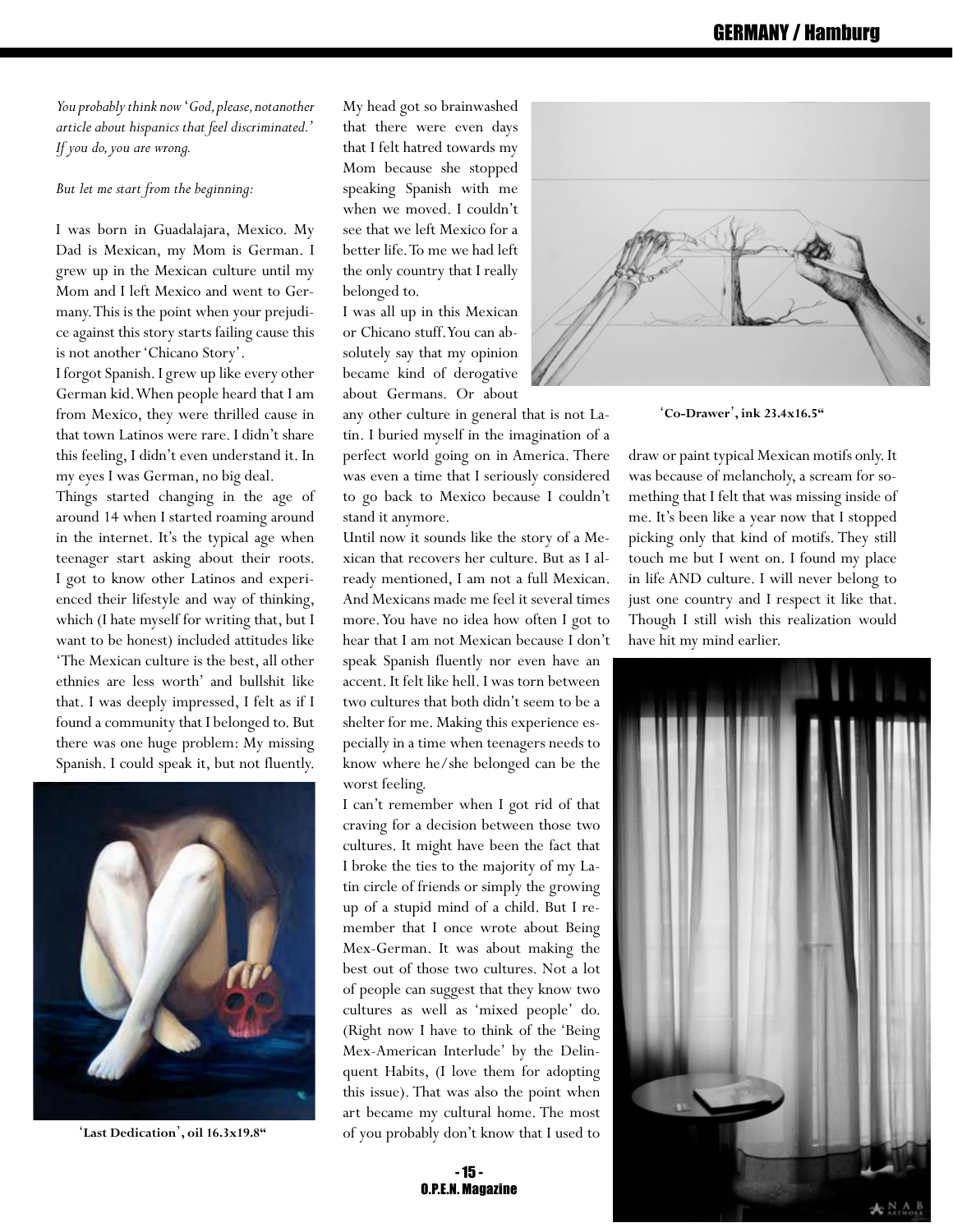

**My friend and artist Jesse aka INKtellekt/PsykoINK**



*NABartwork.com facebook.com/NABartwork* 



**New York City (right: Egyptian demonstration against the murder of Christians in Egypt)**